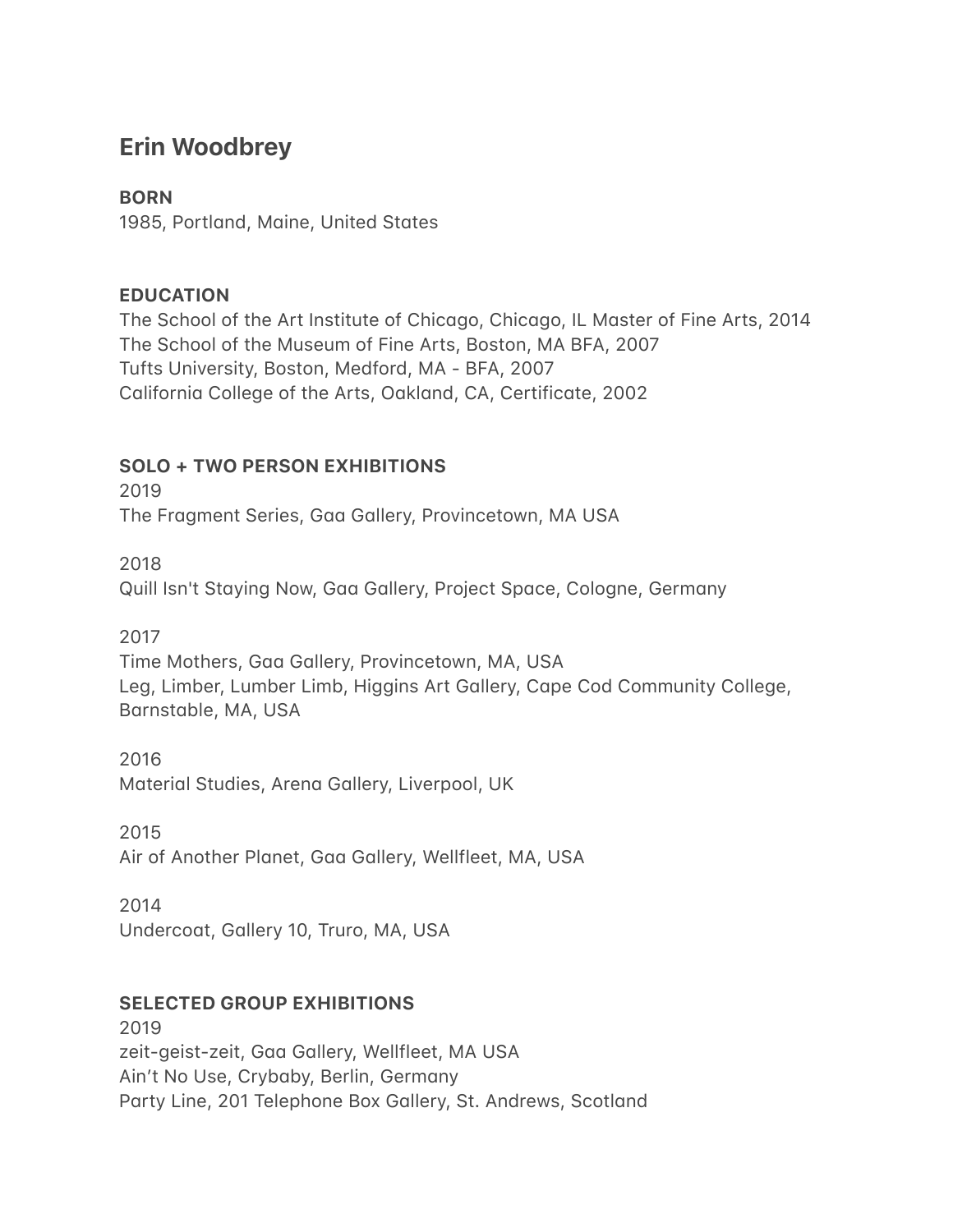### 2018

Supplemental Light, SÍM Gallery, Reykjavik, Iceland Hold, Run, Gaa Gallery, Provincetown, MA, USA Maine Biennial, Maine Center for Contemporary Art, Rockland, ME, USA Dani (Leventhal) ReStack, Gary Kuehn + Erin Woodbrey, Code Art Fair, Copenhagen, Denmark Concurrent Realities, Gaa Gallery, Provincetown, MA, USA it went like this; the sky was beautiful on fire, Vermont College of Art, Montpelier, VT, USA

### 2017

Out of the Blue, Greylight Projects, Hoensbroek, Netherlands

## 2016

Internationale Papierkunstbiennale, Haacht, Belgium Group Exhibition, Gaa Gallery, Cologne, Germany Poetics of the Landscape, Gaa Gallery, Provincetown, MA, USA Summertime, Gaa Gallery, Wellfleet, MA, USA (Sub)Urban, Blue Star Contemporary Art Museum, San Antonio, TX, USA

## 2015

Group Exhibition, Gaa Gallery, Wellfleet, MA, USA A Call For Drawings, University of the Arts Utrecht, Basis Voor Actuele Kunst, Lange Nieuwstraat, Utrecht, Netherlands Earth to Earth, Higgins Art Gallery, Cape Cod Community College, Barnstable, MA, USA

# 2014

Clouds, ArtStrand, Provincetown, MA, USA Reflections of Now, Gallery at Castle Hill Truro Center for the Arts, Truro, MA, USA MFA Thesis Exhibition, Sullivan Galleries, Chicago, IL, USA Beyond the Screen, Deans Gallery, School of the Art Institute of Chicago, Chicago, IL, USA Starwalker, Threewalls, Chicago, IL, USA

# 2013

Transitions, Schingoethe Museum and Art Gallery at Aurora University, Aurora, IL, USA

Video Trail Mix, Tritriangle, Chicago, IL

New Narratives, International Print Center, New York, NY, USA

Monumental Ideas in Miniature Books: One: Selected Works, La Biblioteca Nacional de España, Madrid, Spain

Paper - Tradition and Experiment, Arka Gallery, Vilnius, Lithuania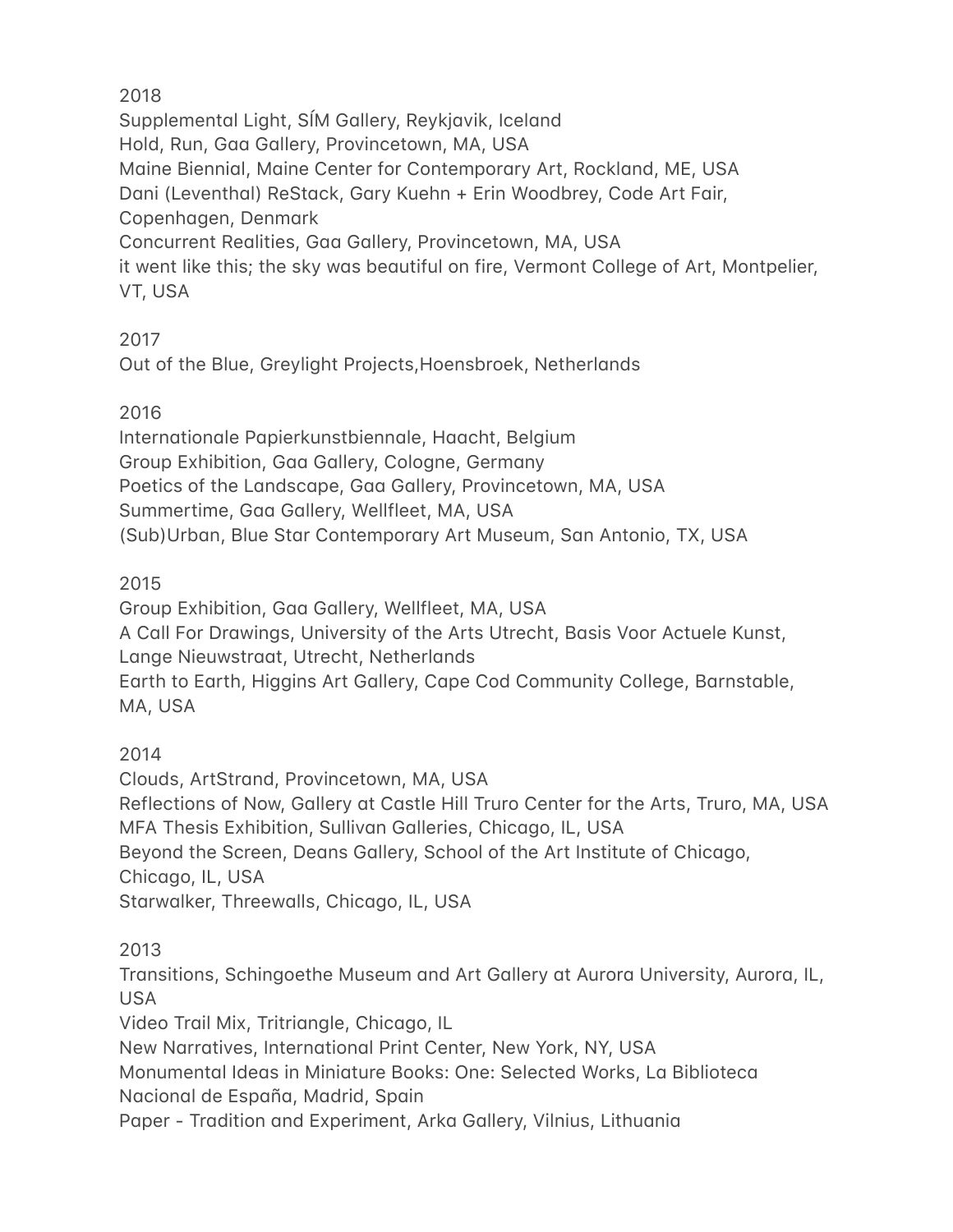2012

Printmaking Exhibition, Art Works Gallery, New Bedford, MA, USA Black, White & Read, Dadian Gallery, Washington, DC, USA Fresh Paint, New Art Center, Newton, MA, USA

### 2011

For Love, Not Money, Tallinn Print Triennial, Kumu Art Museum, Tallinn, Estonia Boston Printmakers: North American Print Biennial, The Danforth Museum of Art, Framingham, MA, USA

Imprints, Cotuit Center for the Arts, Cotuit, MA, USA

Transferred, Target Gallery at the Torpedo Factory Arts Center, Alexandria, VA, USA

### 2010

New Prints: Winter 2010, International Print Center, New York, NY, USA New Prints: Part II, Meyerson Gallery, University of Pennsylvania, Philadelphia, PA, USA

Juried Exhibition, Printmakers of Cape Cod, Cape Cod Museum of Art, Dennis, MA, USA

Food & Form, Dadian Gallery, Washington, DC, USA

Recent Gifts, Provincetown Art Association and Museum, Provincetown, MA, USA

### 2009

Monumental Ideas in a Miniature Book, (Traveling Exhibition 2009-2012), Southern Graphics Council Global Implications, Columbia College, Chicago, IL, Yonsei University, Seoul, Korea, The University of Granada, Spain, China Academy of Art, Hang Zhou, China, Proyecto Ace, Buenos Aires, Argenting

### 2008

Animalia, Women's Studio Workshop Gallery, Rosendale, NY, USA Printed Matter, Ann Street Gallery, Newburgh, NY, USA LO! A Collection of Secreted Tales and Objects of Wonder, The Museum of Small Finds, at the Machines with Magnets Gallery, Pawtucket, RI, USA

### **AWARDS + RESIDENCIES**

2019 Artist in Residence, Hospitalfield, Arbroath, Scotland

2018 School of the Museum of Fine Arts at Tufts University, Traveling Fellowship